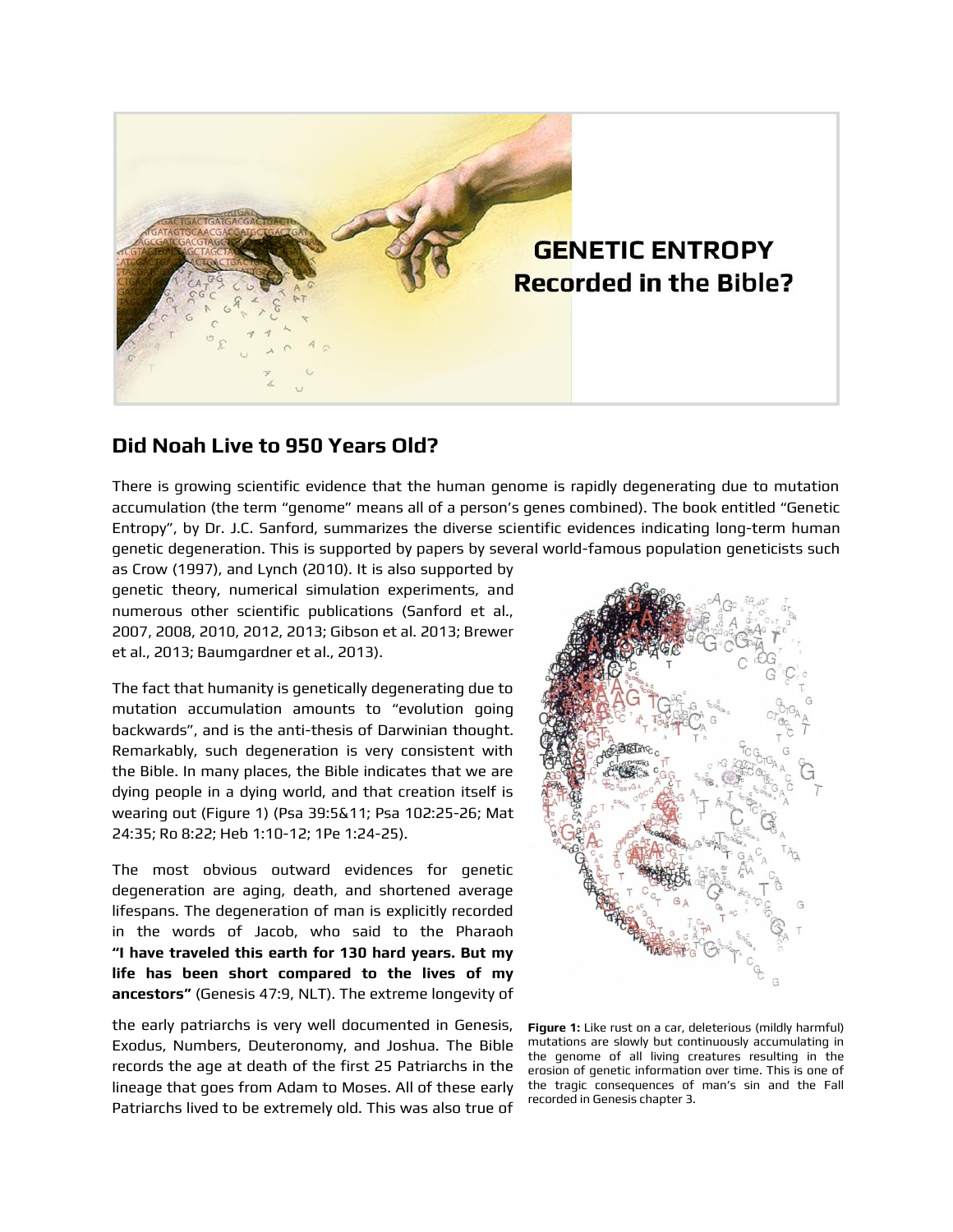their Biblical contemporaries, such as Ishmael, who lived at the same time. Likewise, we can infer that Cain was extremely long-lived, since he established a city that was populated by his offspring (Gen 4:17). So extreme longevity was not unique to any single family lineage but was probably characteristic of all of humanity at that time.

We do not normally think of the Bible as a source of scientific data. However, the recorded ages of the Patriarchs do in fact constitute real data, which can be analyzed scientifically. Numerous scholars have done this (Holladay and Watt, 2001). We likewise have done this – going a bit further than previous analyses (Table 1). The results are fascinating, and have incredible implications.

| <b>Patriarch</b> | Father's Age - Begat Son Biblical Reference |                   | Patriarch's Age at Death Biblical Reference |                      |
|------------------|---------------------------------------------|-------------------|---------------------------------------------|----------------------|
| Adam             | N/A                                         | N/A               | 930                                         | Gen 5:5              |
| Seth             | 130                                         | Gen 5:3           | 912                                         | <b>Gen 5:8</b>       |
| Enos             | 105                                         | Gen 5:6           | 905                                         | Gen 5:11             |
| Cainan           | 90                                          | <b>Gen 5:9</b>    | $\overline{910}$                            | Gen 5:14             |
| Mahalalel        | 70                                          | Gen 5:12          | 895                                         | Gen 5:17             |
| Jared            | 65                                          | Gen 5:15          | 962                                         | Gen 5:20             |
| Enoch            | 162                                         | Gen 5:18          | 365                                         | Gen 5:23             |
| Methuselah       | 65                                          | Gen 5:21          | 969                                         | Gen 5:27             |
| Lamech           | 187                                         | Gen 5:25          | 777                                         | Gen 5:31             |
| Noah             | 182                                         | Gen 5:28          | 950                                         | Gen 9:29             |
| Shem             | 502                                         | Gen 7:11-11:10    | 600                                         | Gen 11:10,11         |
| Arphaxad         | 100                                         | Gen 11:10         | 438                                         | Gen 11:12,13         |
| Salah            | 35                                          | Gen 11:12         | 433                                         | Gen 11:14,15         |
| Eber             | 30                                          | Gen 11:14         | 464                                         | Gen 11:16,17         |
| Peleg            | 34                                          | Gen 11:16         | 239                                         | Gen 11:18,19         |
| Reu              | 30                                          | Gen 11:18         | 239                                         | Gen 11:20,21         |
| Serug            | 32                                          | Gen 11:20         | 230                                         | Gen 11:22,23         |
| Nahor            | 30                                          | Gen 11:22         | 148                                         | Gen 11:24,25         |
| Terah            | 29                                          | Gen 11:24         | 205                                         | Gen 11:32            |
| Abram            | 130                                         | Gen 11:32-12:4    | 175                                         | Gen 25:7             |
| Sarah            | 140                                         | Genesis 17:17     | 127                                         | Gen 23:1             |
| Ishmael          | 86                                          | Gen 16:16         | 137                                         | Gen 25:17            |
| Isaac            | 100                                         | Gen 21:5          | 180                                         | Gen 35:28            |
| Jacob            | 60                                          | Gen 25:26         | 147                                         | Gen 47:28            |
| Joseph           | 91                                          | Gen 47:9,41:46,53 | 110                                         | Gen 50:26            |
|                  |                                             | & Gen 45:6        |                                             |                      |
| Levi             | ---                                         | Gen 29:32-34      | 137                                         | Ex 6:16              |
| Kohath           | $---$                                       | ---               | 133                                         | Ex 6:18              |
| Amram            | ---                                         | ---               | 137                                         | Ex 6:20              |
| Aaron            | ---                                         | ---               | 123                                         | Num 33:39            |
| Moses            | ---                                         |                   | 120                                         | Deu 34:7             |
| Joshua           | ---                                         | $---$             | 110                                         | Josh 24:29           |
| David            | ---                                         | $---$             | 70                                          | II Sam 5:4, 1 Ki 6:1 |
| Roman Average*   | ---                                         | N/A               | 45                                          | N/A                  |

**Table 1:** This table is based upon the Masoretic text.

\*The average life expectancy during the time of the Roman Empire was 45 years of age (see figure 2 caption).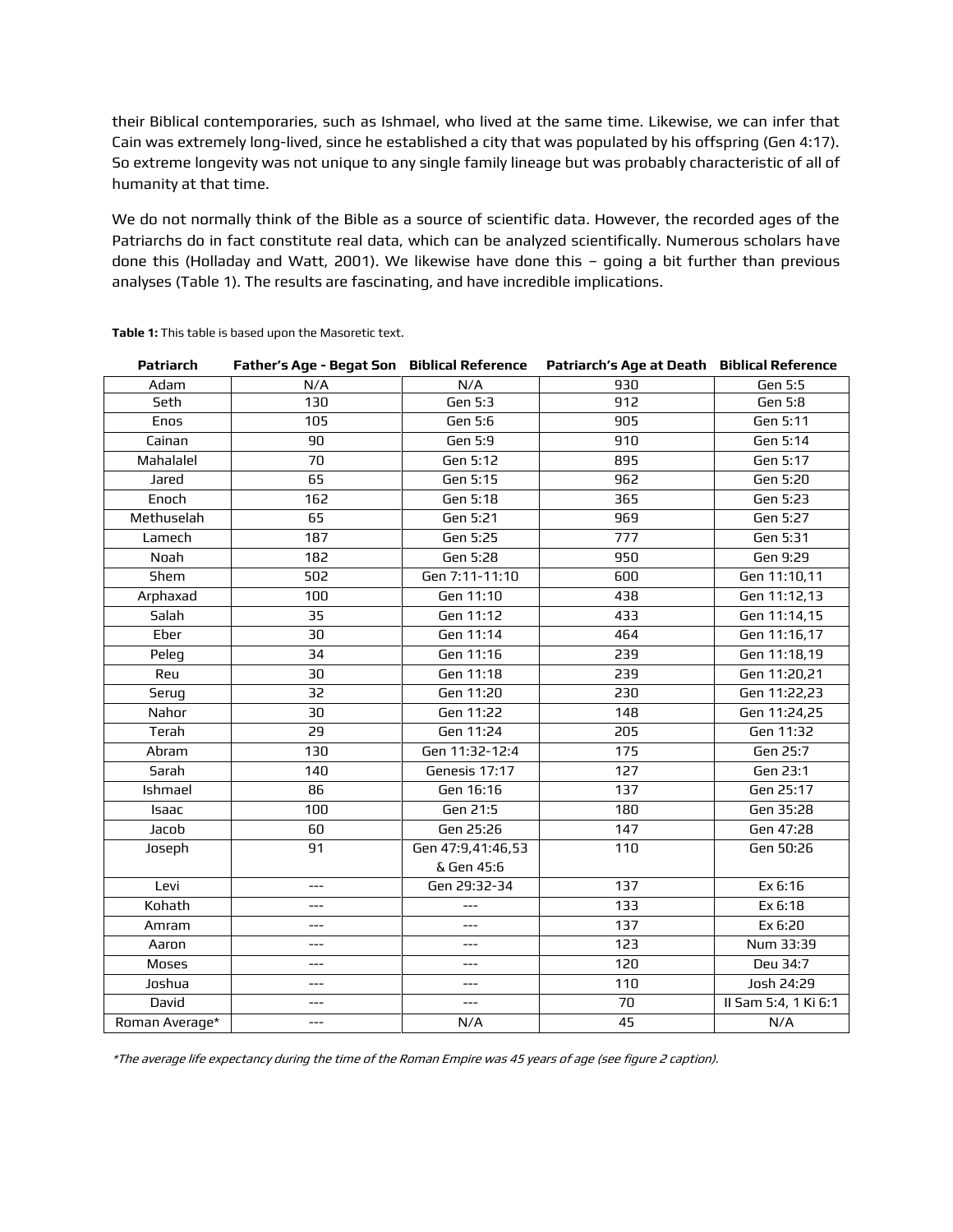If we plot the first 10 generations from Adam to Noah, we see that most of the Patriarchs lived to be over 900 years old. Longevity was stable in that period, and the trend-line is nearly flat (Figure 2). During this part of history, the only exception was Enoch – who was "taken up to heaven without dying" (Gen 5:24; Heb 11:5), when he was still relatively young (365 years old). In modern times, most people are not able (or willing) to believe that people could have ever lived to be so old. Therefore, many Christians simply dismiss these records as mythology. However, the next part of the data is not so easily dismissed…

![](_page_2_Figure_1.jpeg)

## **Lifespans from Adam to Noah**

**Figure 2:** The lifespan of first ten generations, from Adam to Noah (excluding Enoch - the 7th generation). Enoch was excluded because he did not die but was translated to heaven at age 365 (Gen 5:24; Heb 11:5). The trend-line is nearly flat showing that life expectancy during this time was nearly stable, with most of these patriarchs living to be over 900 years. This may suggest a very low mutation rate during this period. The actual Patriarchs and their ages are shown in table 1.

If we plot the lifespan of Noah and his descendants, we see an abrupt change during Noah's life, followed by an amazingly systematic decline, continuously going to shorter and shorter lifespans (Figure 3). This decline in lifespan began at the time of the Biblical Flood (see insert in Figure 3). This is seen in all three of the primary translations of the Old Testament. There are some variations in the data, depending on the translation (Masoretic, Septuagint, or Samaritan). However, these differences do not fundamentally change the shape of the downward curve. What does this data tell us?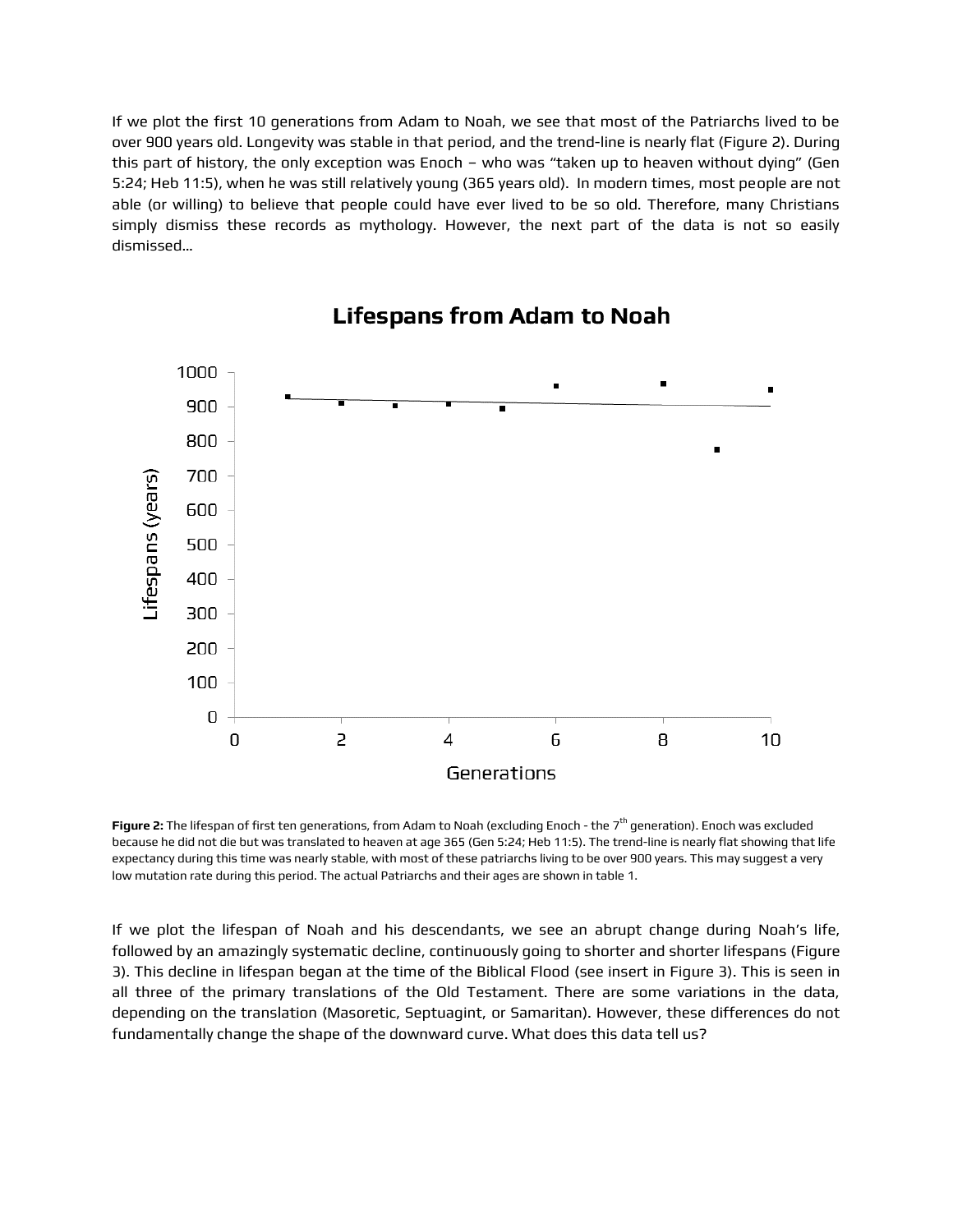![](_page_3_Figure_0.jpeg)

### **Declining Lifespans of Noah and His Descendants**

**Figure 3:** The lifespans of Noah and his descendants, based upon the Masoretic text. As can be seen, at the time of the Flood lifespans began to plummet, but in a very systematic way. See table 1 to learn the specific Patriarchs and their ages. The last data point shown is the average life expectancy (45 years) during the time of the Roman Empire (see http://en.wikipedia.org/wiki/Life\_expectancy). This statistic excludes childhood deaths before age 10. From Roman times until recent advances in nutrition and medicine, human life expectancy has hovered in this range of 30-50 years (depending on variables such as childhood mortality). Note: The ages at death for Sarah, Ishmael, Levi, and Aaron were included in the scatterplot. However, since these individuals were in the same generation as Abram, Isaac, Joseph, and Moses respectively, they confounded the calculation of the trendline, and so were not included in the trendline calculation.

The plot shown in figure 3 is telling us that the *Biblical data itself is real*. The data is coherent and internally consistent in a way that could never happen by chance. This is in spite of the fact that the data was drawn from various books of the Bible which were written by different authors in different timeframes. Anyone who has studied biological data can see how very "tight" the data is – meaning the data points diverge very little from the trendline. The smooth curve is shaped according to the specific formula shown (y = 1064.7x<sup>-.766</sup>). The R<sup>2</sup> statistic given above the plot is called the *coefficient of* determination, which tells us how well the data can be explained by the mathematical formula. The value seen for the Masoretic text (R $^2$  = .96), is extremely high – meaning that the shape of the trendline (the smooth curve) explains 96% of the variation in the lifespan data. Another way to say this is that the lifespans are declining in a very mathematically precise manner. There are only two ways this might have happened, as given below.

The first explanation would be that the mathematical nature of the decline arose because all these data points, scattered in various books of the Old Testament, were fabricated by a sophisticated and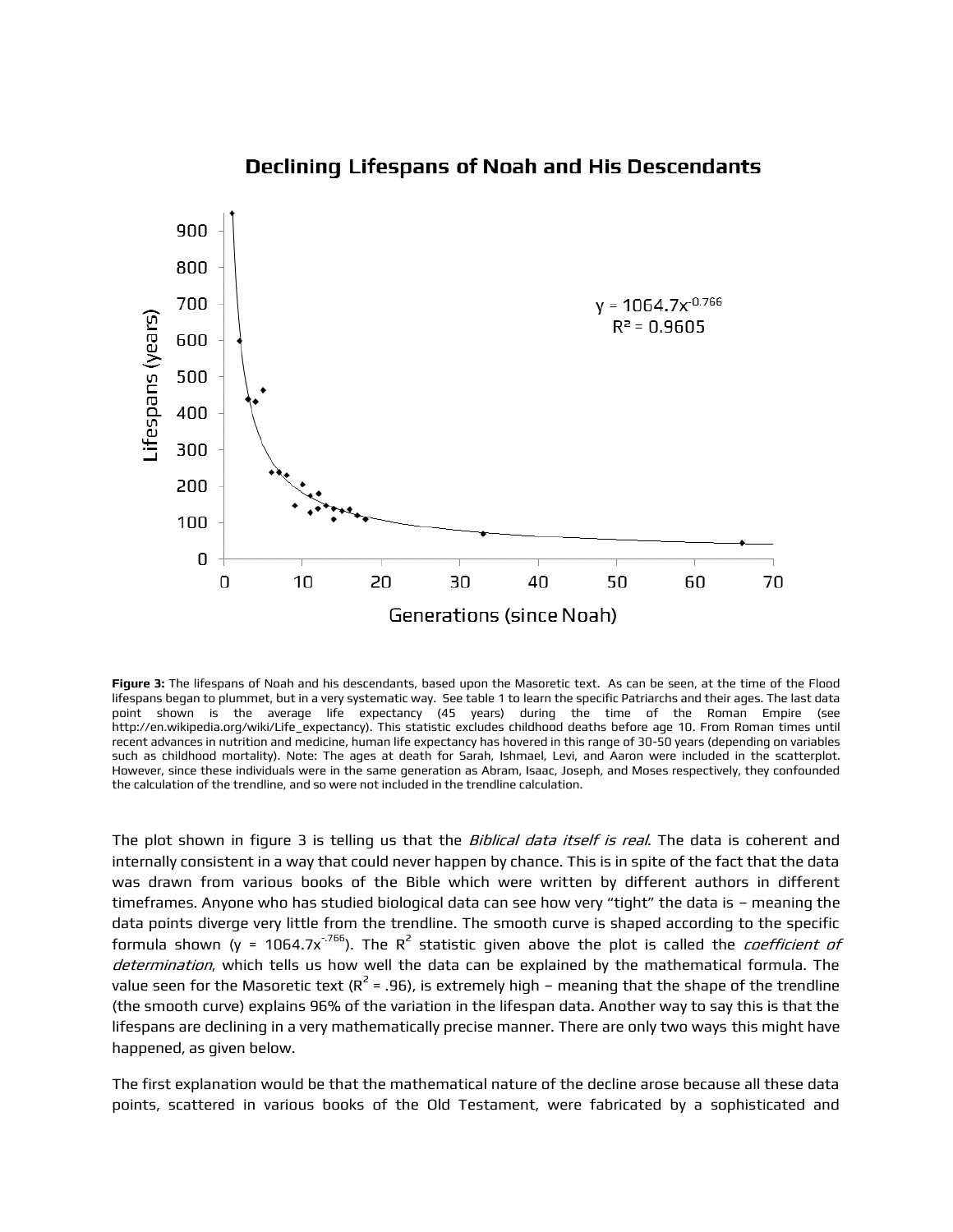scheming single author. That such an author would need to be a skilled mathematician. Moreover, he or she would need to be driven by the malevolent ambition of deceiving the world into believing that, since the time of Noah, human fitness has been undergoing a very dramatic and very specific exponential decay process.

The second explanation would be that the mathematical nature of the declining lifespans arose because the Biblical accounts are true, and are actually faithfully recording the historical unfolding of some fundamental natural degenerative process.

We rationally must reject the absurd idea that any mathematician could have fabricated so many parts of the Old Testament, just so he could fool the world into believing that this very particular pattern of degeneration happened. If the Old Testament was written to deceive everyone, why would the perpetrator fabricate such hard-to-believe data about people who lived to such great ages? How would that be convincing to anyone? Without the modern ability to analyze this type of data, and without any knowledge of genetic mutations, the decay curve (only seen clearly when the data is plotted), would mean nothing to any of the early readers of the Bible. This forces us to accept the alternative explanation (as remarkable as it may seem), that the reported decline of lifespans arose because it was true, and because all the relevant Biblical accounts were both historically true and accurate. This means that when we read these Biblical accounts, we are reading real histories about real people whose ages at death were actually faithfully recorded. Consistent with this, the Old Testament reads like a sober historical narrative written in an unassuming manner - as if the authors were simply recording history. Given that these early Patriarchs apparently lived to know their great great great great great (etc.)… grandchildren, their old age would have been a matter of great renown – clearly being worthy of being systematically recorded. But in the generations after Moses, age at death was not usually recorded – as would be expected as lifespans approached what we would now call "normal". So it seems the difficulty is not with the Bible, but derives from our own unbelief.

The shape of the downward slope should be immediately recognized by any biologist. It is a biological decay curve. Noah's descendants were undergoing some type of rapid degenerative process. As stated in the introduction, there is now very strong evidence that man is degenerating genetically (and has been for thousands of years), due to continuously accumulating mutations. This makes it very reasonable to conclude that the systematic degeneration of man that is documented in the Bible was due to mutation accumulation and resultant "genetic entropy". Indeed, biologically realistic numerical simulations (see figures 4 and 5), show that given our current mutation rate (about 100 new mutations per person per generation), human fitness and longevity should have historically followed a decay curve very similar to the Biblically-recorded decline in life expectancies. However, the extremely precipitous decline in lifespans recorded in the Bible, just after the Flood (figure 3), is actually significantly steeper than our numerical simulations would have predicted. We have reasons to believe that the Flood was a highradiation event, and that in the centuries immediately after the Flood, mutation rates may have been substantially higher than present.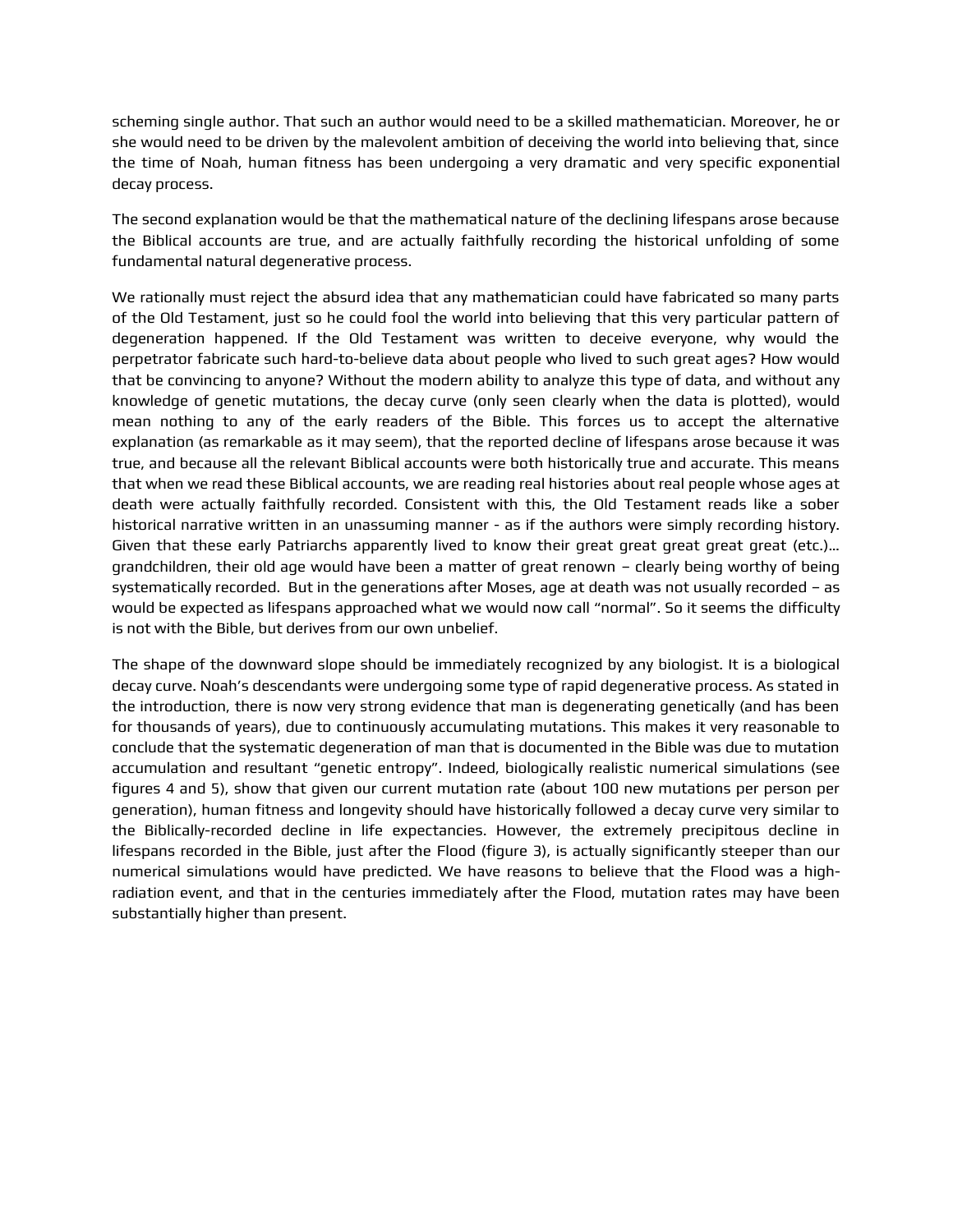![](_page_5_Figure_0.jpeg)

**Figure 4:** Mutation accumulation over 200 generations, within a biologically realistic human population, as simulated using the computer program "Mendel's Accountant". This program is a comprehensive numerical simulation program that tracks deleterious (harmful) mutations as they accumulate in a population - in spite of strong natural selection. As can be seen, mutations accumulate continuously and fitness declines continuously, in spite of the strong purifying natural selection. In this timeframe fitness declined over 80%. The result is a classic biological decay curve – very similar to the decay curve based upon the Biblical longevity data (see figures 2). This simulation employed the known human mutation rate (roughly 100 new mutations per person per generation), with a population size of 10,000. Each generation, natural selection eliminated the "less fit" half of the population's offspring. The blue line represents population size – which in this experiment was held constant from one generation to the next. The shaded region represents the standard deviation (variation) within the population.

# **Fitness Decline Simulation Using**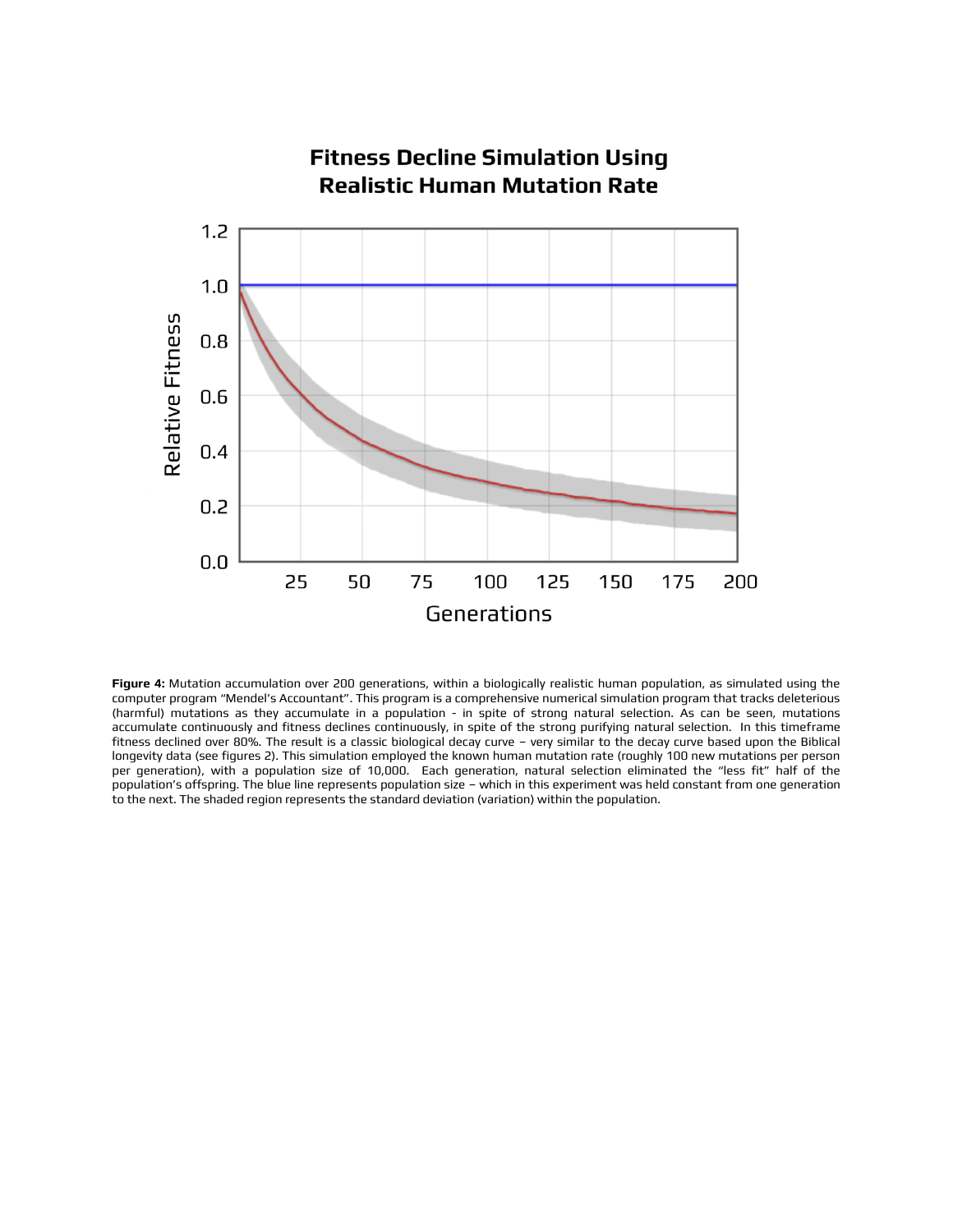![](_page_6_Figure_0.jpeg)

**Figure 5:** Using Mendel's Accountant, an experiment was conducted to simulate the Biblical scenario of mutation accumulation within a Biblical timescale of 200 generations (equivalent to roughly 6,000 years). The parameter settings used in the experiment were specific to the Biblical scenario. Settings included a reproduction rate of 6 offspring per female, a realistic mutation rate of 100 per person per generation, as well as a genetic bottleneck to simulate a drastic reduction in population size down to just 8 people (the family of Noah) preserved on the ark. As with the previous experiment shown in figure 3, fitness decline was continuous over 200 generations as mildly harmful mutations continuously accumulated in the population. However, in the  $10^{th}$ generation there was an extreme "genetic bottleneck" wherein population size (represented by the blue line) went from 10,000 people down to just 8 people in a single generation, followed by a rapid rebound back to the original population size. This did not significantly change the shape of the decay curve (compared to figure 4). Note: In these experiments, we normally employ population sizes that are modest in size, as very large populations are not manageable given our computer resources. However, we get very similar results as with much larger population sizes, as long as we have populations greater than 1000. The shaded region represents the standard deviation (variation) within the population.

#### **CONCLUSIONS**

**Our primary conclusion is that the lifespan data strongly supports the historicity and veracity of the Bible, and in particular, the book of Genesis.** Likewise, the Biblical data strongly indicates that the emerging scientific evidences of genetic degeneration in man are correct, and that genetic entropy is very real. Genetic entropy is the antithesis of evolution and powerfully speaks of the Biblical Fall. All of this points to the desperate need for the redemption of mankind and all creation. More specifically, we can make the following seven logical inferences from our analysis of the Biblical data: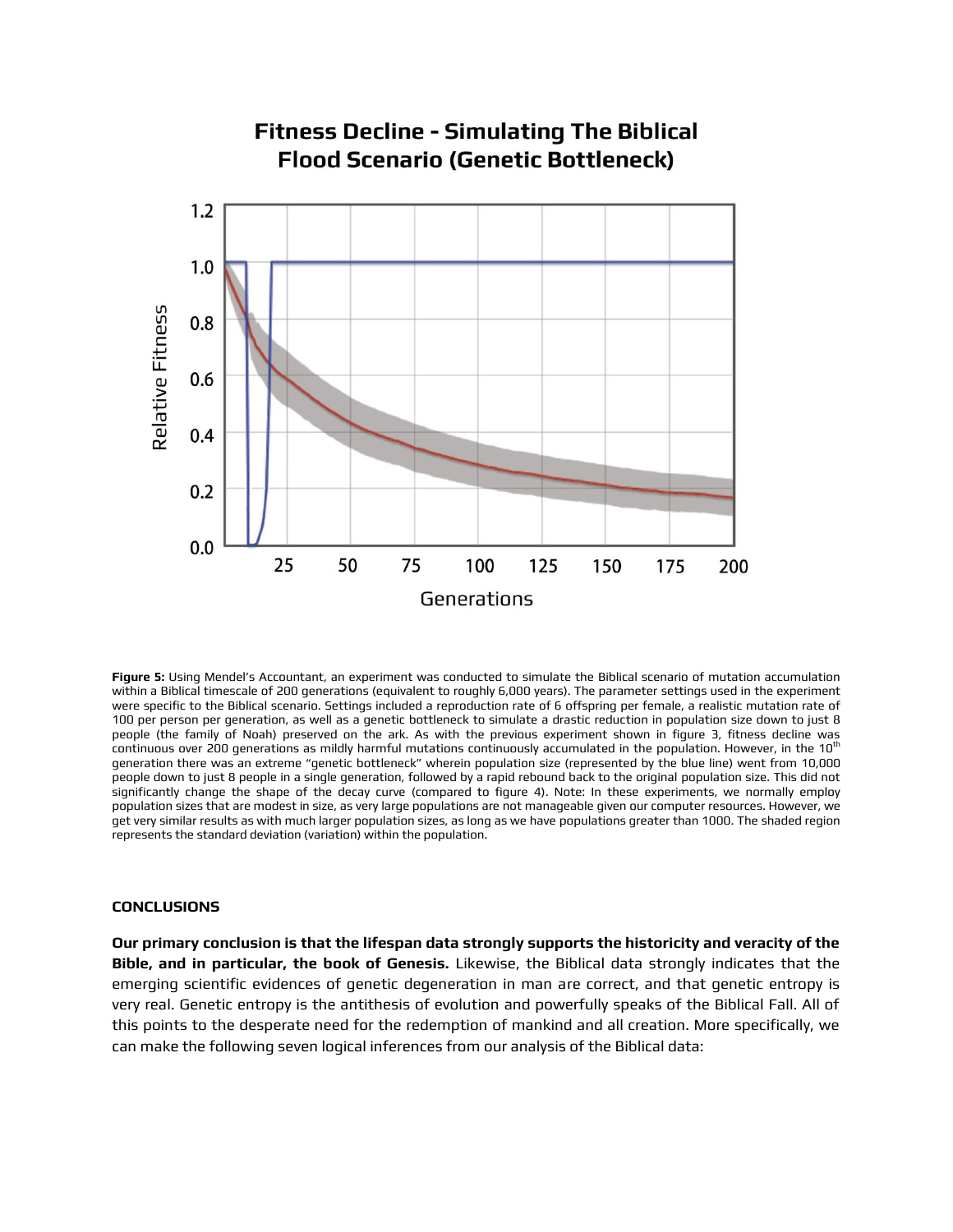1. As we have said, the lifespan data strongly supports the historicity and veracity of the Bible, and in particular, the book of Genesis.

2. The lifespan data indicate that the extreme longevity of the early Patriarchs was real, and that the rapid decline of longevity after the Flood was real. This supports the Biblical perspective of on-going degeneration since the Fall. In light of recent scientific findings, the documented decline in longevity is best understood in terms of mutation accumulation and genetic entropy.

3. The smooth decline in longevity indicates there are no major "gaps" in the data. So the number of generations from Adam to Jesus, as described in Luke chapter 3, is either correct, or very nearly correct. There is simply no room in the curve for hundreds (or even thousands) of missing generations – as some contend.

4. The drastic decline in longevity began very specifically at the time of the Flood. This strongly supports the reality of a supernatural, cataclysmic world-changing flood, not an ordinary or local flood.

5. Since the genealogies and longevity data are tightly linked, the validation of the longevity data strongly supports the genealogy data (i.e., time from father to son, with no major gaps, etc.), so we can reasonably infer that Adam and Eve lived in the relatively recent past.

6. The declining longevities strongly indicate that evolution is going the wrong way, and that the evolutionary timeline is not viable.

7. Although all three ancient texts of the Old Testament are in general agreement regarding the genealogies, longevity data, and the shape of the exponential decay curve, there are places where the texts differ regarding exact numbers. Our analyses suggest that the Masoretic text appears to be more reliable than either the Septuagint or Samaritan texts. Where either the Septuagint or the Samaritan text differs from the Masoretic text, the other text agrees with the Masoretic text – consistently making the Masoretic text the "consensus text". This strongly suggests that the few transcriptional errors were consistently in one of the other texts, and not in the Masoretic text. Lastly, our analysis supports the Masoretic text in terms of our statistical analysis. When we plotted longevity based upon the Masoretic versus the Septuagint text, we saw that the Coefficient of Determination was higher for the Masoretic data (.96), than the Septuagint data (.93). (The Samaritan text only includes the first five books of the Bible, and its missing lifespan data prevents its inclusion in this comparison).

> By Dr. John Sanford, Jim Pamplin & Christopher Rupe FMS Foundation, All Rights Reserved, 2014.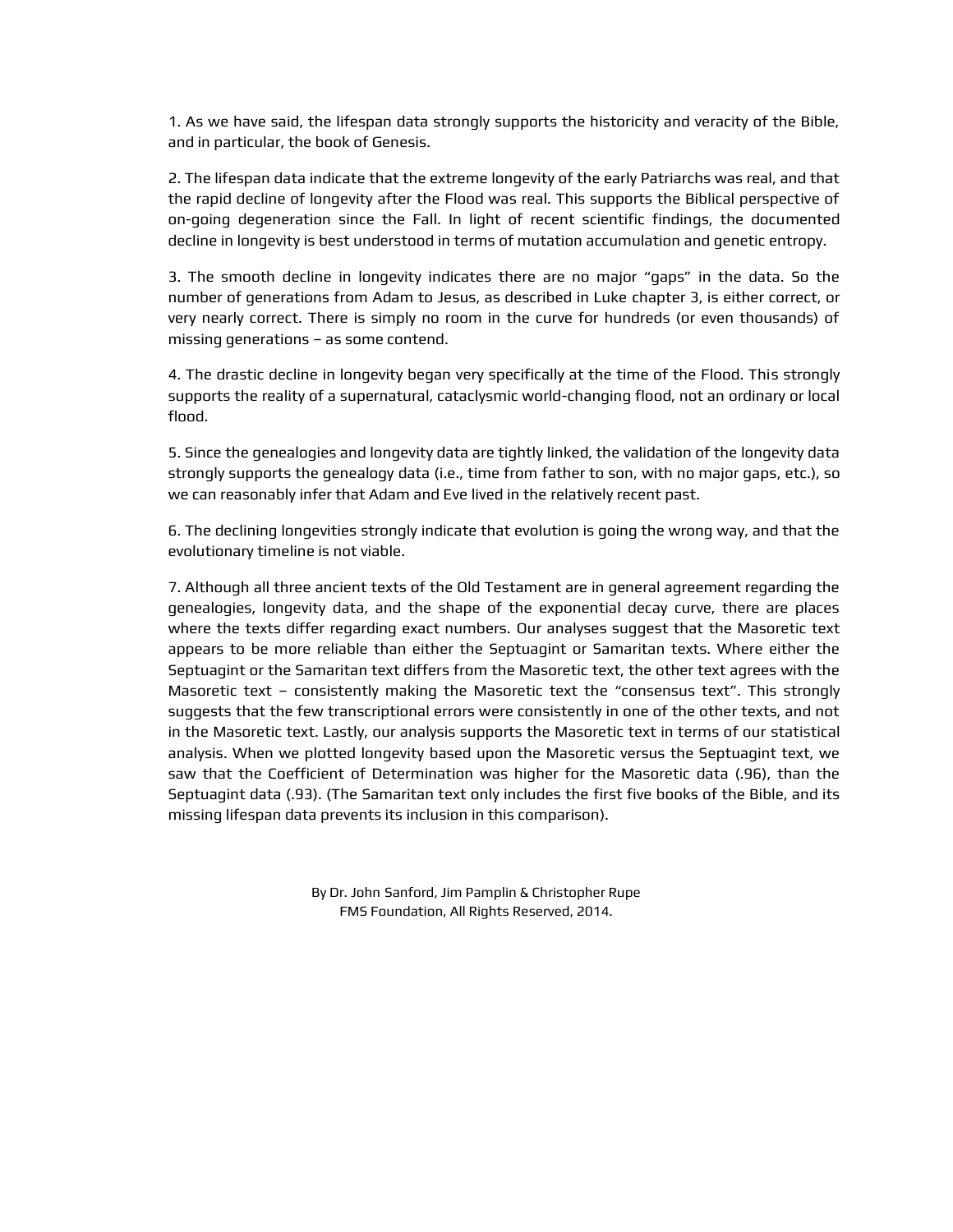### **FURTHER READING**

[Genetic Entropy](http://creation.com/search?q=genetic+entropy)

[Biological Information](http://www.biologicalinformationnewperspectives.org/) – New Perspectives

### **REFERENCES**

1. Baumgardner, J. et al. 2008. Mendel's Accountant: A New Population Genetics Simulation Tool for Studying Mutation and Natural Selection. In A. A. Snelling (Ed.) (2008). Proceedings of the Sixth International Conference on Creationism (pp. 87–98). Pittsburgh, PA: Creation Science Fellowship and Dallas, TX: Institute for Creation Research.<https://www.icr.org/i/pdf/technical/Mendels-Accountant.pdf>

2. Baumgardner J., W. Brewer and J. Sanford. 2013. Can Synergistic Epistasis Halt Mutation Accumulation? Results from Numerical Simulation, In: Marks II RJ. et al., (eds) Biological Information – New Perspectives (pp 312-337).

[http://www.worldscientific.com/doi/pdf/10.1142/9789814508728\\_0013](http://www.worldscientific.com/doi/pdf/10.1142/9789814508728_0013)

3. Brewer, W., J. Baumgardner and J. Sanford. 2013a. Using Numerical Simulation to Test the "Mutation-Count" Hypothesis, In: Marks II RJ, et al., (eds) Biological Information – New Perspectives (pp 298-311). [http://www.worldscientific.com/doi/pdf/10.1142/9789814508728\\_0012](http://www.worldscientific.com/doi/pdf/10.1142/9789814508728_0012)

4. Brewer, W., F. Smith and J. Sanford. 2013b. Information loss: potential for accelerating natural genetic attenuation of RNA viruses, In: Marks II RJ, et al., (eds) Biological Information – New Perspectives (369- 384)[. http://www.worldscientific.com/doi/pdf/10.1142/9789814508728\\_0015](http://www.worldscientific.com/doi/pdf/10.1142/9789814508728_0015)

5. Crow, J.F. 1997. The high spontaneous mutation rate: is it a health risk? PNAS 94:8380-8386.

6. Gibson, P., J. Baumgardner, W. Brewer, and J. Sanford. 2013. Can Biological Information Be Sustained By Purifying Natural Selection? In: Marks II RJ et al., (eds) Biological Information – New Perspectives (pp 232-263). [http://www.worldscientific.com/doi/pdf/10.1142/9789814508728\\_0010](http://www.worldscientific.com/doi/pdf/10.1142/9789814508728_0010)

7. Holladay, P.M. and J.M. Watt. 2001. De-generation: an exponential decay curve in Old Testament genealogies. Evangelical Theological Society Papers, 2001. 52nd Natl. Conf., Nashville, TN Nov. 15-17, 2000.

8. Jones, F.N. 2009. The Chronology of the Old Testament. Master Books.

9. Lynch. M., et al. 1995. Mutational meltdown in sexual populations. Evolution 49 (6):1067-1080.

10. Lynch, M., J. Conery, and R. Burger. 1995. Mutation accumulation and the extinction of small populations. Am. Nat. 146:489-518.

11. Lynch, M. 2010. Rate, molecular spectrum, and consequences of human mutation. PNAS 107 (3):961-968.

12. Sanford, J., J. Baumgardner, P. Gibson, W. Brewer, and W. ReMine. 2007a. Mendel's Accountant: a biologically realistic forward-time population genetics program. Scalable Computing: Practice and Experience 8(2), 147-165. [\(http://www.scpe.org\)](http://www.scpe.org/)

13. Sanford, J., J. Baumgardner, P. Gibson, W. Brewer, and W. ReMine. 2007b. Using computer simulation to understand mutation accumulation dynamics and genetic load. In: Shi et al. (Eds.),